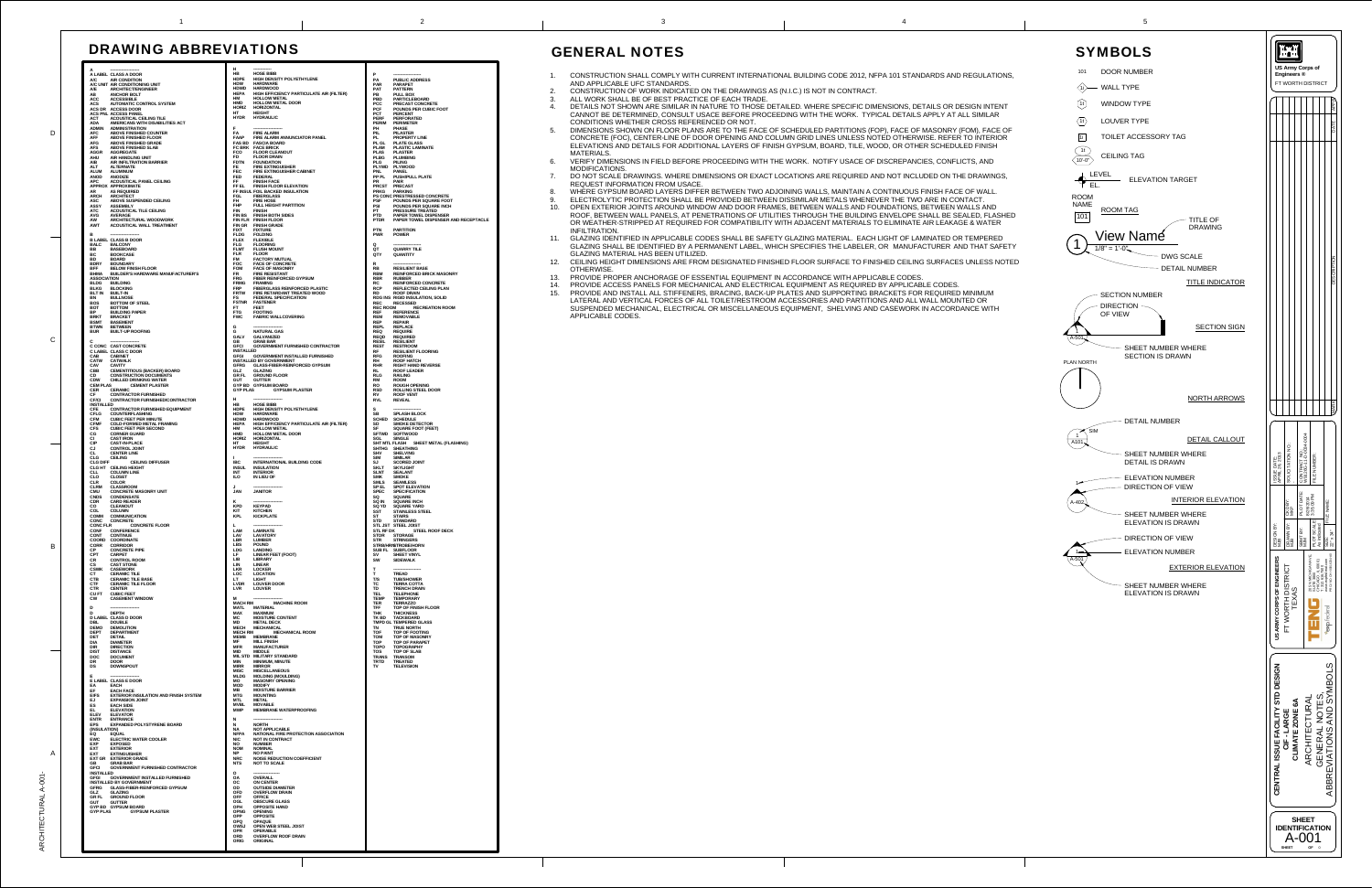$\rm \circ$ 프  $\vdash$ ш  $\bm{\mathsf{C}}$  $\vdash$ コ  $\propto$ A $\overline{\phantom{0}}$ A

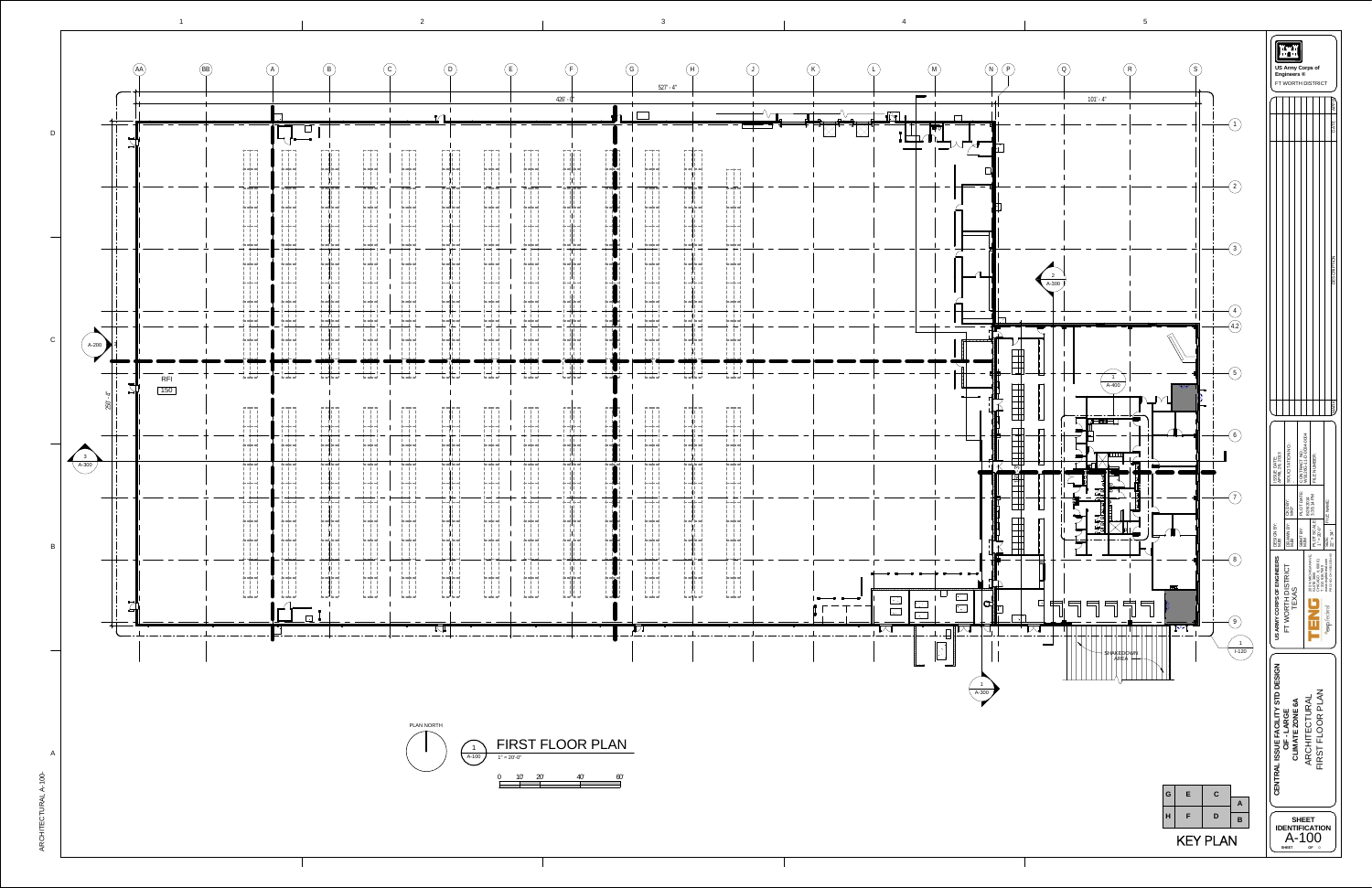

 $\propto$  $\bm{\mathsf{C}}$ H $\vdash$ ш  $\bm{\mathsf{C}}$  $\vdash$ コ  $\propto$ A $\overline{\phantom{0}}$ A $\overline{\phantom{a}}$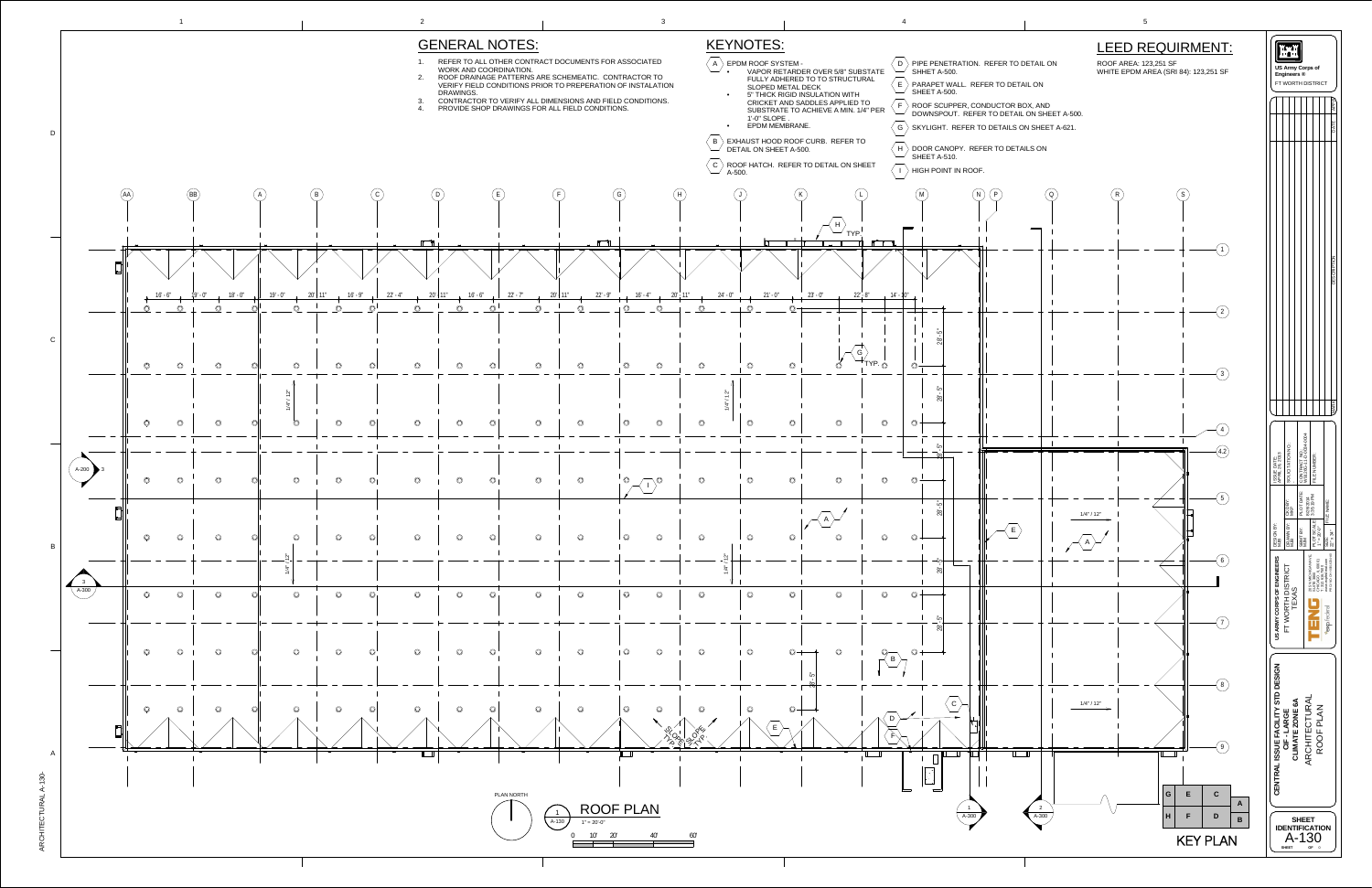

 $\propto$  $\bm{\mathsf{C}}$ H $\vdash$ ш  $\bm{\mathsf{C}}$  $\vdash$ コ  $\propto$ A $\overline{\phantom{0}}$ A $\sim$  $\circ$  $\circ$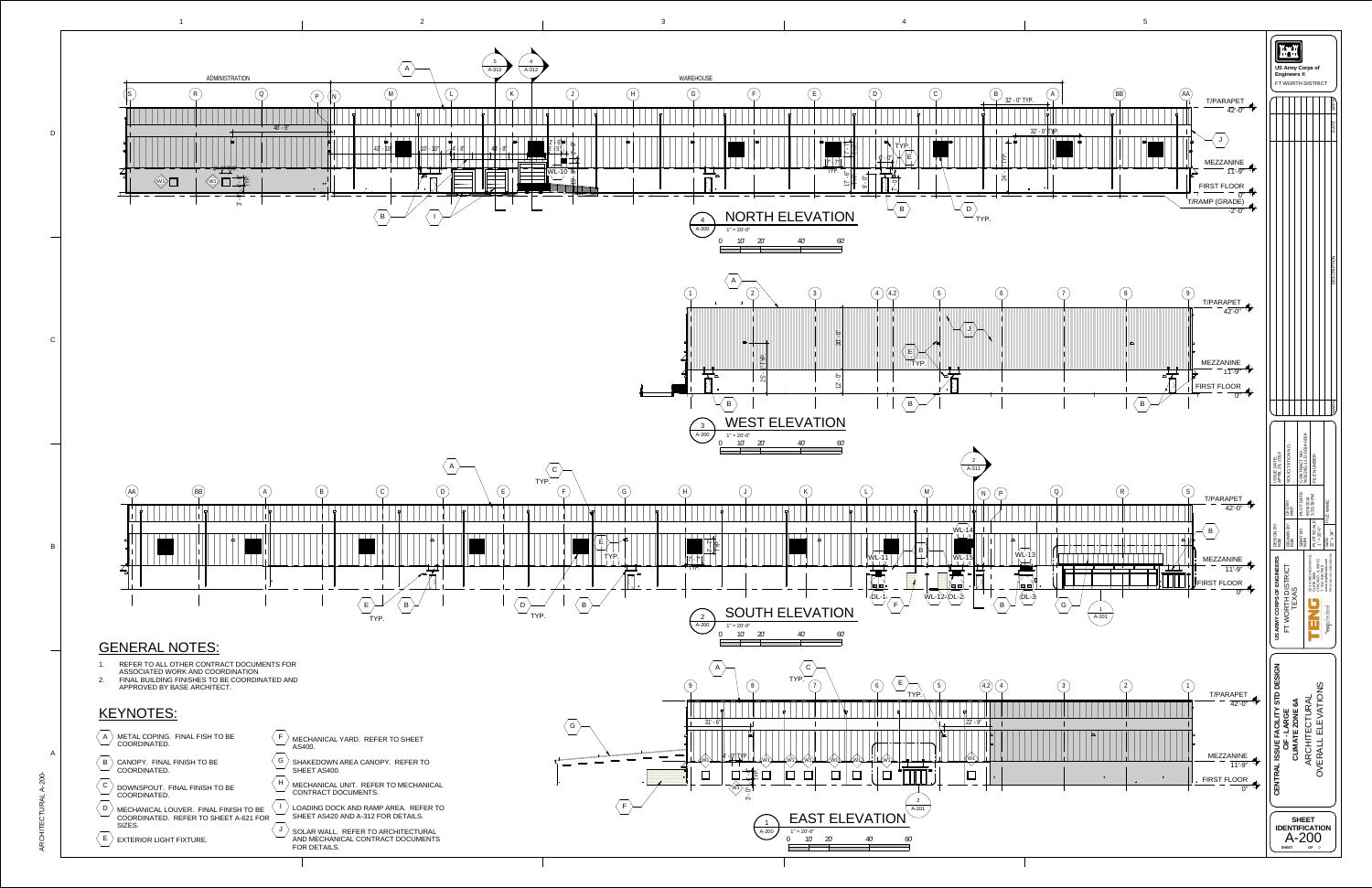